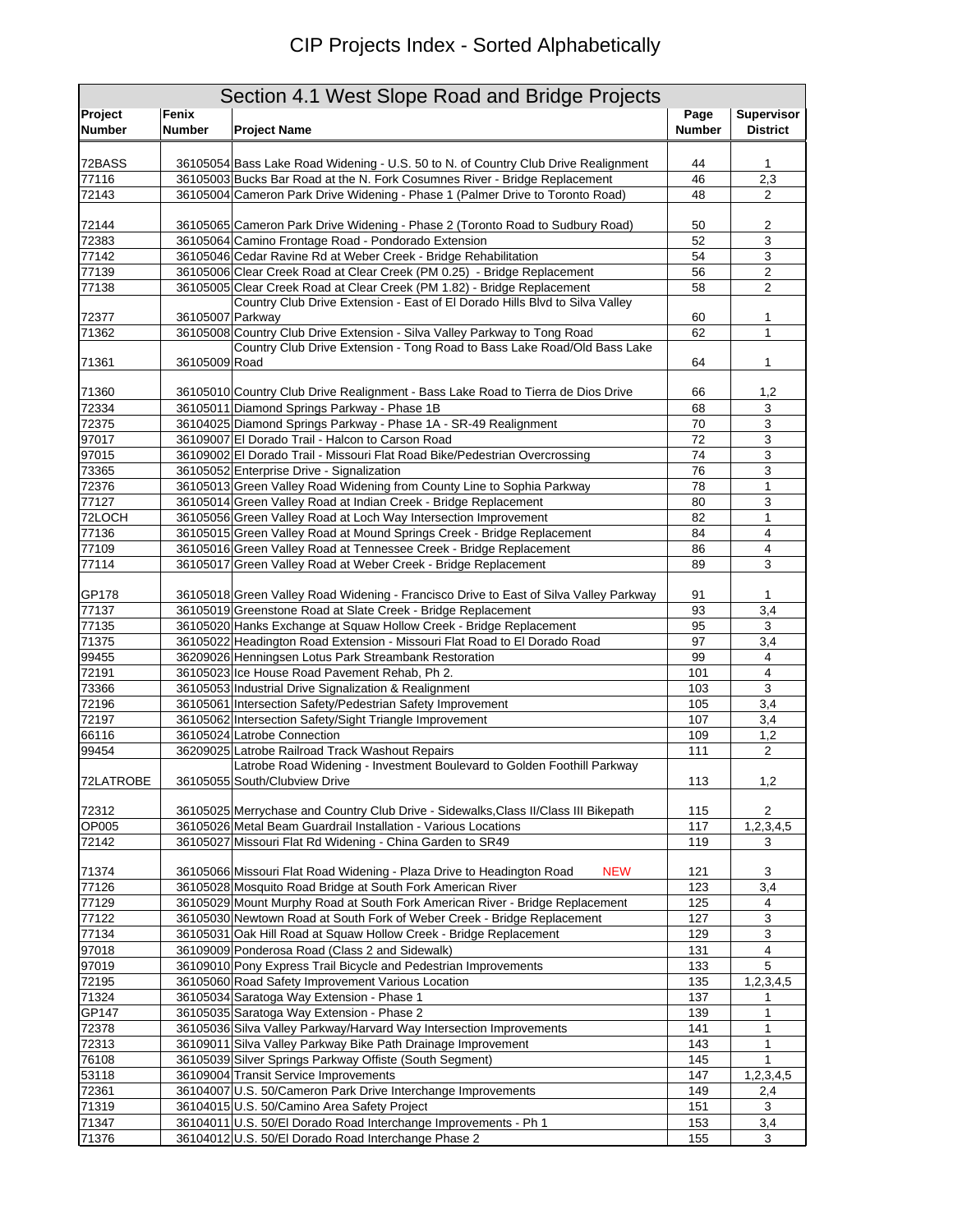## CIP Projects Index - Sorted Alphabetically

| Project<br><b>Number</b>    | Fenix<br>Number        | <b>Project Name</b>                                                                                        | Page<br><b>Number</b> | <b>Supervisor</b><br><b>District</b> |
|-----------------------------|------------------------|------------------------------------------------------------------------------------------------------------|-----------------------|--------------------------------------|
|                             |                        |                                                                                                            |                       |                                      |
| 71333                       |                        | 36104010 U.S. 50/ Ponderosa Road/South Shingle Road Interchange Improvements                               | 157                   | 2,4                                  |
| GP148                       |                        | 36104018 U.S. 50 Auxiliary Lane Eastbound - Bass Lake Road to Cambridge Road                               | 159                   | 1,2                                  |
|                             |                        | U.S. 50 Auxiliary Lane Eastbound Cambridge Road I/C to Cameron Park Drive                                  |                       |                                      |
| 53126                       | 36104019 I/C           | U.S. 50 Auxiliary Lane Eastbound - Cameron Park Drive I/C to Ponderosa Road                                | 161                   | $\overline{2}$                       |
| 53127                       | 36104020 I/C           |                                                                                                            | 163                   | $\overline{c}$                       |
|                             |                        | U.S. 50/Auxiliary Lane Eastbound - Sacramento County Line to El Dorado Hills                               |                       |                                      |
| 53125                       |                        | 36104017 Boulevard I/C                                                                                     | 165                   | 1                                    |
|                             |                        | U.S.50 Auxiliary Lane Westbound - Ponderosa Road I/C to Cameron Park Drive                                 |                       |                                      |
| 53128                       | 36104024 I/C           | U.S. 50 Auxiliary Lane Westbound - Bass Lake Road I/C to Silva Valley                                      | 167                   | 4                                    |
| 53117                       |                        | 36104022 Parkway I/C                                                                                       | 169                   | 1                                    |
|                             |                        |                                                                                                            |                       |                                      |
| 53US50                      |                        | U.S. 50 Auxiliary Lane Westbound Cameron Park Drive to Cambridge Road                                      | 171                   | $\overline{c}$                       |
|                             |                        | U.S. 50 Auxiliary Lane Westbound - El Dorado Hills Boulevard I/C to                                        |                       |                                      |
| 53115                       |                        | 36104021 Sacramento County Line<br>U.S. 50/Missouri Flat Road Interchange Improvements - Phase 1C Riparian | 173                   | $\mathbf{1}$                         |
| 71346                       |                        | 36104014 Restoration                                                                                       | 175                   | 3                                    |
| 71338                       |                        | 36104008 U.S. 50/Ponderosa Road Interchange - Durock Road Realignment                                      | 177                   | 2                                    |
| 71339                       |                        | 36104009 U.S. 50/Ponderosa Road Interchange - North Shingle Road Realignment                               | 179                   | $\overline{4}$                       |
| 73367                       |                        | 36104030 U.S. 50/Bass Lake Rd EB Off Ramp Signalization                                                    | 181                   | $\overline{2}$                       |
| 71330                       |                        | 36104005 U.S. 50/Bass Lake Road Interchange Improvements                                                   | 183                   | 1,2                                  |
| 71332                       |                        | 36104006 U.S. 50/Cambridge Road Interchange Improvements                                                   | 185                   | $\overline{2}$                       |
| 71323                       |                        | 36104001 U.S. 50/El Dorado Hills Boulevard Interchange Improvements - Phase 2B                             | 187                   | $\mathbf{1}$                         |
| 71368                       |                        | 36104003 U.S. 50/Silva Valley Parkway Interchange Phase 1 Landscape                                        | 189                   | 1                                    |
| 71345                       |                        | 36104004 U.S. 50/Silva Valley Parkway Interchange - Phase 2 - On Ramps                                     | 191                   | 1                                    |
|                             |                        | White Rock Road Widening (2 to 4 lanes) - Windfield Way to Sacramento                                      |                       |                                      |
| 72381                       |                        | 36105041 County Line                                                                                       | 193                   | 1                                    |
| 72374                       |                        | 36105042 White Rock Road Widening - Post Street to South of Silva Valley Parkway                           | 195                   | 1,2                                  |
|                             |                        |                                                                                                            |                       |                                      |
|                             |                        | Section 4.1A Program Summaries                                                                             |                       |                                      |
| Project<br><b>Number</b>    | Fenix<br><b>Number</b> | <b>Project Name</b>                                                                                        | Page<br><b>Number</b> | <b>Supervisor</b><br><b>District</b> |
| <b>Bridge Match</b>         |                        | Bridge Program Match                                                                                       | 198                   |                                      |
| Affordable                  |                        | Affordable Housing TIM Fee Reserve                                                                         | 199                   |                                      |
| <b>RDMAINT</b>              |                        | Road Maintenance                                                                                           | 200                   |                                      |
| Appr Reimb                  |                        |                                                                                                            |                       |                                      |
| <b>Hwy 50</b><br>Appr Reimb |                        | Approved Reimbursement Agreements - HWY 50 TIM                                                             | 201                   |                                      |
| <b>EDH</b>                  |                        | Approved Reimbursement Agreements - El Dorado Hills TIM                                                    | 202                   |                                      |
| Appr Reimb                  |                        |                                                                                                            |                       |                                      |
| SVI                         |                        | Approved Reimbursement Agreements - Silva Valley Interchange                                               | 203                   |                                      |
| Appr Reimb                  |                        |                                                                                                            |                       |                                      |
| TIM<br>Pend Reimb           |                        | Approved Reimbursement Agreements - TIM Zones 1-7                                                          | 204                   |                                      |
| <b>EDH</b>                  |                        | Proposed Reimbursement Agreements - El Dorado Hills TIM                                                    | 205                   |                                      |
| <b>TIM Prog</b>             |                        | 36201014 TIM Fee Program Projects                                                                          | 206                   |                                      |
|                             |                        |                                                                                                            |                       |                                      |
| <b>Traffic Signals</b>      |                        |                                                                                                            |                       |                                      |
| Intersection                |                        | Traffic Signal and Intersection Operational Improvements                                                   | 208                   |                                      |
|                             |                        | Section 4.1B Unfunded West Slope Road/Bridge Projects                                                      |                       |                                      |
|                             |                        | Overall Unfunded CIP Project List                                                                          | 211                   |                                      |
|                             |                        | Section 4.2 Tahoe Environmental Improvement Projects                                                       |                       |                                      |
| Project                     | Fenix                  |                                                                                                            | Page                  | <b>Supervisor</b>                    |
| <b>Number</b>               | Number                 | <b>Project Name</b>                                                                                        | <b>Number</b>         | <b>District</b>                      |
| 95199                       |                        | 36107021 Apache Avenue Pedestrian Safety and Connectivity                                                  | 222                   | 5                                    |
| 72380                       |                        | 36104016 Apache Avenue/US Highway 50 Intersection Improvement Project                                      | 224                   | 5                                    |
| 95174                       |                        | 36107011 Chiapa Erosion Control Project                                                                    | 226                   | 5                                    |
| 95187                       |                        | 36107018 Cold Creek Fisheries Project                                                                      | 228                   | 5                                    |
| 95191                       |                        | 36107009 Country Club Heights Erosion Control Project                                                      | 230                   | 5                                    |
| 95157                       |                        | 36107003 County Service Area (CSA) #5 Erosion Control Project                                              | 232                   | 5                                    |
| 95197                       |                        | 36107019 Delaware Water Quality Project                                                                    | 234                   | 5                                    |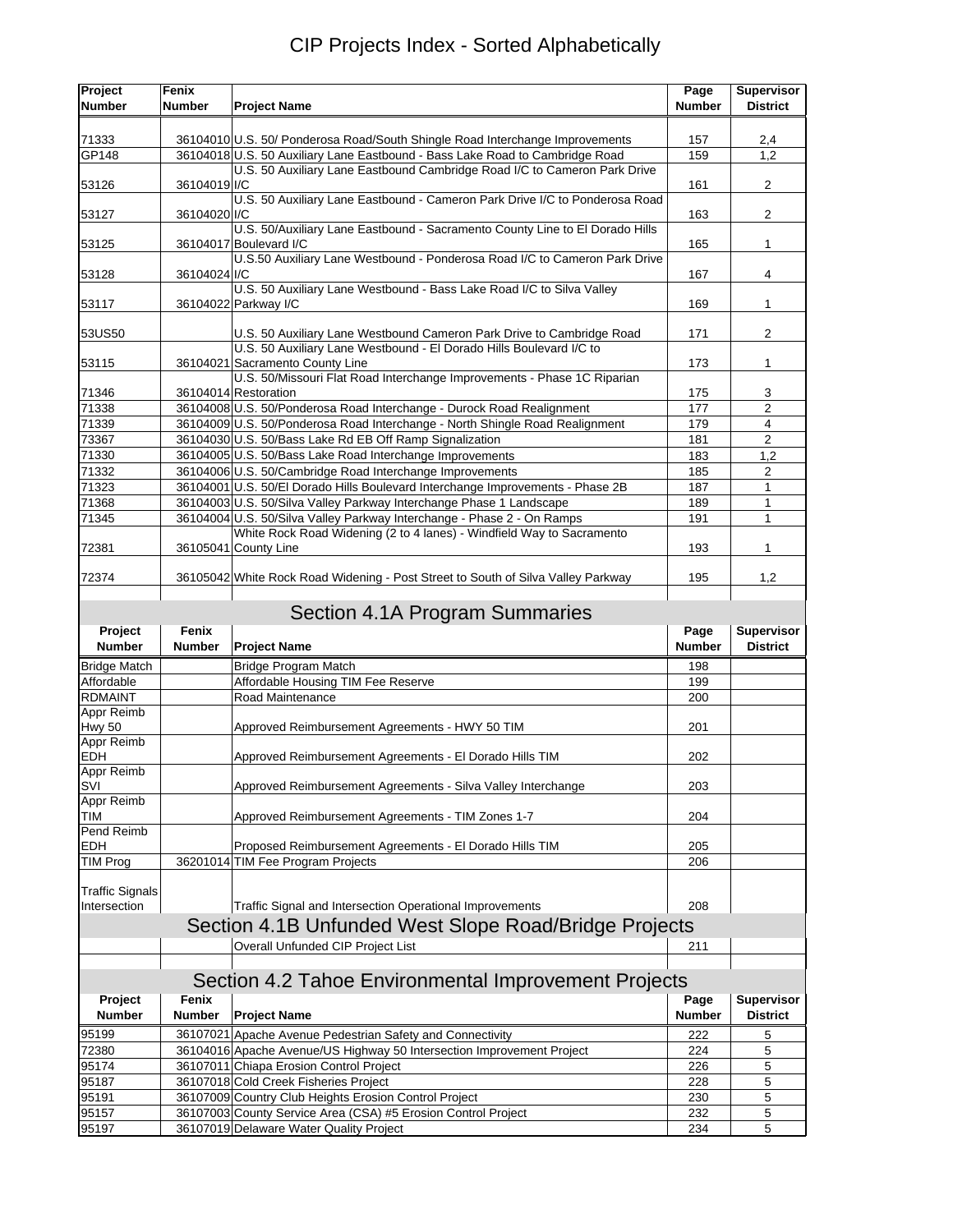| <b>CIP Projects Index - Sorted Alphabetically</b> |  |  |
|---------------------------------------------------|--|--|
|---------------------------------------------------|--|--|

| Project                                   | Fenix         |                                                                                       | Page          | <b>Supervisor</b>       |  |  |
|-------------------------------------------|---------------|---------------------------------------------------------------------------------------|---------------|-------------------------|--|--|
| <b>Number</b>                             | <b>Number</b> | <b>Project Name</b>                                                                   | <b>Number</b> | <b>District</b>         |  |  |
|                                           |               |                                                                                       |               |                         |  |  |
| 72194                                     |               | 36105050 Fallen Leaf Road Pavement Rehabilitation and Recreational Access Project     | 236           | 5                       |  |  |
| 95180                                     |               | 36107014 Glenridge Erosion Control Project                                            | 238           | 5                       |  |  |
| 72198                                     |               | 36105063 Guardrail Upgrades Tahoe                                                     | 240           | 5                       |  |  |
| 95708                                     |               | 36107010 Highway 89 Class I Bike Path                                                 | 242           | 5                       |  |  |
| 95179                                     |               | 36107007 Meyers Stream Environmental Zone/Erosion Control Project                     | 244           | 5                       |  |  |
| 95166                                     |               | 36107012 North Upper Truckee SEZ Restoration Project                                  | 246           | 5                       |  |  |
| 95177                                     |               | 36107016 Oflyng Water Quality Project                                                 | 248           | 5                       |  |  |
| 72379                                     |               | 36104026 Pioneer Trail/US Highway 50 Intersection Safety Improvement                  | 250           | 5                       |  |  |
| 95117                                     |               | 36107017 San Bernardino Class I Bike Path Project                                     | 253           | 5                       |  |  |
| 95198                                     |               | 36107020 San Bernardino Water Quality Project                                         | 256           | 5                       |  |  |
| 95201                                     | 36107023 NEW  | South Tahoe Greenway - Upper Truckee River Bridge at Johnson Meadow                   | 258           | 5                       |  |  |
| 95200                                     |               | 36107022 South Tahoe Greenway Shared Use Trail                                        | 260           | 5                       |  |  |
| 95168                                     |               | 36107013 South Upper Truckee Erosion Control Project                                  | 262           | 5                       |  |  |
|                                           |               |                                                                                       |               |                         |  |  |
|                                           |               | Section 4.3 Transportation Facilities Improvement Projects                            |               |                         |  |  |
| Project                                   | Fenix         |                                                                                       | Page          | <b>Supervisor</b>       |  |  |
| <b>Number</b>                             | <b>Number</b> | <b>Project Name</b>                                                                   | <b>Number</b> | <b>District</b>         |  |  |
| 81134                                     | 36005001      | Wash Rack & Sewer Connection                                                          | 265           | 3                       |  |  |
|                                           |               |                                                                                       |               |                         |  |  |
|                                           |               |                                                                                       |               |                         |  |  |
|                                           |               | Section 4.4 Capital Overlay and Rehabilitation Projects                               |               |                         |  |  |
| Project                                   | Fenix         |                                                                                       | Page          | <b>Supervisor</b>       |  |  |
| <b>Number</b>                             | <b>Number</b> | <b>Project Name</b>                                                                   | <b>Number</b> | <b>District</b>         |  |  |
| 72193                                     | 36105049      | El Dorado Hills Blvd Overlay - Saratoga to Brittany Place                             | 268           | 1                       |  |  |
|                                           |               | Section 4.5A Georgetown Airport Projects                                              |               |                         |  |  |
| Project                                   | Fenix         |                                                                                       | Page          | Supervisor              |  |  |
| <b>Number</b>                             | <b>Number</b> | <b>Project Name</b>                                                                   | <b>Number</b> | <b>District</b>         |  |  |
| 93523                                     |               | 35402001 Airport Layout Plan 2025 Update - Georgetown                                 | 271           | 4                       |  |  |
| 93520                                     |               | 35402006 Construction of AWOS                                                         | 273           | 4                       |  |  |
|                                           |               |                                                                                       |               |                         |  |  |
| 93535                                     |               | 35402005 Crack Seal and Remark Runway, Taxiways, Aprons and T-Hanger Taxilanes        | 275           | 4                       |  |  |
| GT-Beacon                                 |               | 35402010 New Airport Beacon at the Georgetown Airport (Design & Construct)            | 277           | $\overline{\mathbf{4}}$ |  |  |
| 93503                                     |               | 35402002 Obstruction Survey                                                           | 279           | $\overline{4}$          |  |  |
| 93536                                     |               | 35402007 Relocate Taxiway A Connector                                                 | 281           | $\overline{4}$          |  |  |
| 93537                                     |               | 35402008 Runway Pavement Closure for Runway Safety Area                               | 283           | $\overline{4}$          |  |  |
| 93538                                     |               | 35402009 Runway Protection Zone Acquisition                                           | 285           | $\overline{\mathbf{4}}$ |  |  |
| Section 4.5B Placerville Airport Projects |               |                                                                                       |               |                         |  |  |
| Project                                   | Fenix         |                                                                                       | Page          | <b>Supervisor</b>       |  |  |
| <b>Number</b>                             | <b>Number</b> | <b>Project Name</b>                                                                   | <b>Number</b> | <b>District</b>         |  |  |
|                                           |               |                                                                                       |               |                         |  |  |
| 93134                                     |               | 35401008 Airport Beacon (Replacement) at the Placerville Airport (Design & Construct) | 288           | 3                       |  |  |
| 93132                                     |               | 35401001 Airport Layout Plan Update and Obstruction Survey - Placerville              | 290           | 3                       |  |  |
| 93121                                     |               | 35401005 AWOS III at the Placerville Airport (Design)                                 | 292           | 3                       |  |  |
|                                           |               | Crack Seal, Seal Coat & Remark Runway 5-23, Taxiways, Aprons, and T-                  |               |                         |  |  |
| 93133                                     |               | 35401004 Hangar Taxilanes                                                             | 294           | 3                       |  |  |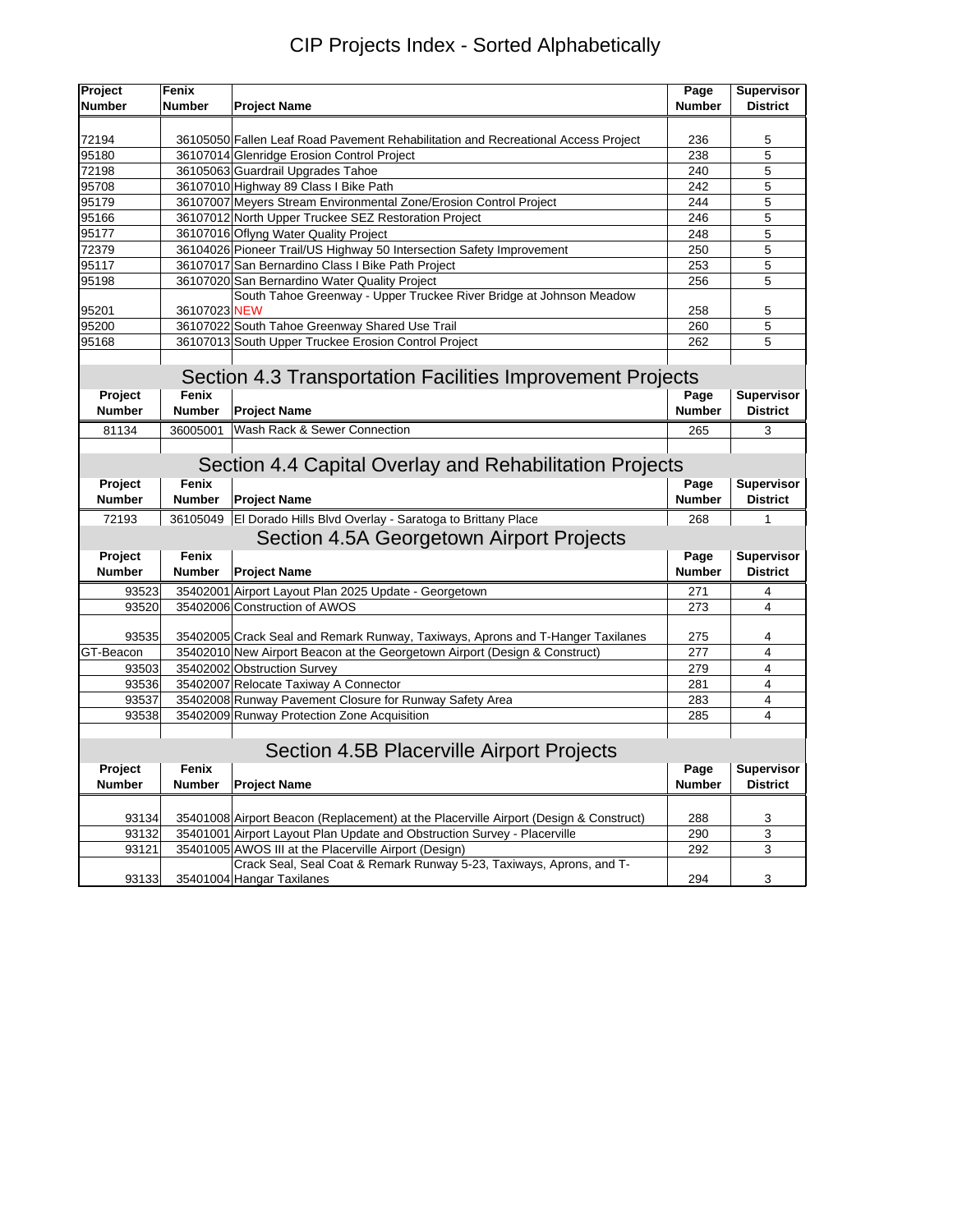| Section 4.1 West Slope Road and Bridge Projects |                  |                                                                                                                                            |               |                   |  |  |
|-------------------------------------------------|------------------|--------------------------------------------------------------------------------------------------------------------------------------------|---------------|-------------------|--|--|
| Project                                         | Fenix            |                                                                                                                                            | Page          | <b>Supervisor</b> |  |  |
| <b>Number</b>                                   | <b>Number</b>    | <b>Project Name</b>                                                                                                                        | <b>Number</b> | <b>District</b>   |  |  |
|                                                 |                  | U.S. 50 Auxiliary Lane Westbound - El Dorado Hills Boulevard I/C to                                                                        |               |                   |  |  |
| 53115                                           |                  | 36104021 Sacramento County Line                                                                                                            | 173           | 1                 |  |  |
|                                                 |                  | U.S. 50 Auxiliary Lane Westbound - Bass Lake Road I/C to Silva Valley                                                                      |               |                   |  |  |
| 53117<br>53118                                  |                  | 36104022 Parkway I/C<br>36109004 Transit Service Improvements                                                                              | 169<br>147    | 1<br>1,2,3,4,5    |  |  |
|                                                 |                  | U.S. 50/Auxiliary Lane Eastbound - Sacramento County Line to El Dorado Hills                                                               |               |                   |  |  |
| 53125                                           |                  | 36104017 Boulevard I/C                                                                                                                     | 165           | 1                 |  |  |
|                                                 |                  | U.S. 50 Auxiliary Lane Eastbound Cambridge Road I/C to Cameron Park Drive                                                                  |               |                   |  |  |
| 53126                                           | 36104019 I/C     |                                                                                                                                            | 161           | $\overline{2}$    |  |  |
|                                                 |                  | U.S. 50 Auxiliary Lane Eastbound - Cameron Park Drive I/C to Ponderosa Road                                                                |               |                   |  |  |
| 53127                                           | 36104020 I/C     |                                                                                                                                            | 163           | $\overline{2}$    |  |  |
|                                                 |                  | U.S.50 Auxiliary Lane Westbound - Ponderosa Road I/C to Cameron Park Drive                                                                 |               |                   |  |  |
| 53128<br>66116                                  | 36104024 I/C     | 36105024 Latrobe Connection                                                                                                                | 167<br>109    | 4<br>1,2          |  |  |
| 71319                                           |                  | 36104015 U.S. 50/Camino Area Safety Project                                                                                                | 151           | 3                 |  |  |
| 71323                                           |                  | 36104001 U.S. 50/El Dorado Hills Boulevard Interchange Improvements - Phase 2B                                                             | 187           | $\mathbf{1}$      |  |  |
| 71324                                           |                  | 36105034 Saratoga Way Extension - Phase 1                                                                                                  | 137           | $\mathbf{1}$      |  |  |
| 71330                                           |                  | 36104005 U.S. 50/Bass Lake Road Interchange Improvements                                                                                   | 183           | 1,2               |  |  |
| 71332                                           |                  | 36104006 U.S. 50/Cambridge Road Interchange Improvements                                                                                   | 185           | $\overline{2}$    |  |  |
|                                                 |                  |                                                                                                                                            |               |                   |  |  |
| 71333                                           |                  | 36104010 U.S. 50/ Ponderosa Road/South Shingle Road Interchange Improvements                                                               | 157           | 2,4               |  |  |
| 71338                                           |                  | 36104008 U.S. 50/Ponderosa Road Interchange - Durock Road Realignment                                                                      | 177           | 2                 |  |  |
| 71339                                           |                  | 36104009 U.S. 50/Ponderosa Road Interchange - North Shingle Road Realignment                                                               | 179           | 4                 |  |  |
| 71345                                           |                  | 36104004 U.S. 50/Silva Valley Parkway Interchange - Phase 2 - On Ramps                                                                     | 191           | 1                 |  |  |
|                                                 |                  | U.S. 50/Missouri Flat Road Interchange Improvements - Phase 1C Riparian                                                                    |               |                   |  |  |
| 71346                                           |                  | 36104014 Restoration                                                                                                                       | 175           | 3                 |  |  |
| 71347                                           |                  | 36104011 U.S. 50/El Dorado Road Interchange Improvements - Ph 1                                                                            | 153           | 3,4               |  |  |
| 71360                                           |                  | 36105010 Country Club Drive Realignment - Bass Lake Road to Tierra de Dios Drive                                                           | 66            | 1,2               |  |  |
|                                                 |                  | Country Club Drive Extension - Tong Road to Bass Lake Road/Old Bass Lake                                                                   |               |                   |  |  |
| 71361                                           | 36105009 Road    |                                                                                                                                            | 64            | 1                 |  |  |
| 71362                                           |                  | 36105008 Country Club Drive Extension - Silva Valley Parkway to Tong Road                                                                  | 62            | $\mathbf{1}$      |  |  |
| 71368                                           |                  | 36104003 U.S. 50/Silva Valley Parkway Interchange Phase 1 Landscape                                                                        | 189           | $\mathbf{1}$      |  |  |
|                                                 |                  |                                                                                                                                            |               |                   |  |  |
| 71374                                           |                  | 36105066 Missouri Flat Road Widening - Plaza Drive to Headington Road<br><b>NEW</b>                                                        | 121           | 3                 |  |  |
| 71375                                           |                  | 36105022 Headington Road Extension - Missouri Flat Road to El Dorado Road                                                                  | 97            | 3,4               |  |  |
| 71376                                           |                  | 36104012 U.S. 50/El Dorado Road Interchange Phase 2                                                                                        | 155           | 3                 |  |  |
| 72142<br>72143                                  |                  | 36105027 Missouri Flat Rd Widening - China Garden to SR49<br>36105004 Cameron Park Drive Widening - Phase 1 (Palmer Drive to Toronto Road) | 119<br>48     | 3<br>2            |  |  |
|                                                 |                  |                                                                                                                                            |               |                   |  |  |
| 72144                                           |                  | 36105065 Cameron Park Drive Widening - Phase 2 (Toronto Road to Sudbury Road)                                                              | 50            | 2                 |  |  |
| 72191                                           |                  | 36105023 Ice House Road Pavement Rehab, Ph 2.                                                                                              | 101           | 4                 |  |  |
| 72195                                           |                  | 36105060 Road Safety Improvement Various Location                                                                                          | 135           | 1,2,3,4,5         |  |  |
| 72196                                           |                  | 36105061 Intersection Safety/Pedestrian Safety Improvement                                                                                 | 105           | 3,4               |  |  |
| 72197                                           |                  | 36105062 Intersection Safety/Sight Triangle Improvement                                                                                    | 107           | 3,4               |  |  |
|                                                 |                  |                                                                                                                                            |               |                   |  |  |
| 72312                                           |                  | 36105025 Merrychase and Country Club Drive - Sidewalks, Class II/Class III Bikepath                                                        | 115           | 2                 |  |  |
| 72313                                           |                  | 36109011 Silva Valley Parkway Bike Path Drainage Improvement                                                                               | 143           | 1                 |  |  |
| 72334                                           |                  | 36105011 Diamond Springs Parkway - Phase 1B                                                                                                | 68            | 3                 |  |  |
| 72361                                           |                  | 36104007 U.S. 50/Cameron Park Drive Interchange Improvements                                                                               | 149           | 2,4               |  |  |
| 72374                                           |                  | 36105042 White Rock Road Widening - Post Street to South of Silva Valley Parkway                                                           | 195           | 1,2               |  |  |
| 72375                                           |                  | 36104025 Diamond Springs Parkway - Phase 1A - SR-49 Realignment                                                                            | 70            | 3                 |  |  |
| 72376                                           |                  | 36105013 Green Valley Road Widening from County Line to Sophia Parkway                                                                     | 78            | 1                 |  |  |
|                                                 |                  | Country Club Drive Extension - East of El Dorado Hills Blvd to Silva Valley                                                                |               |                   |  |  |
| 72377                                           | 36105007 Parkway |                                                                                                                                            | 60            | 1                 |  |  |
| 72378                                           |                  | 36105036 Silva Valley Parkway/Harvard Way Intersection Improvements                                                                        | 141           | 1                 |  |  |
|                                                 |                  | White Rock Road Widening (2 to 4 lanes) - Windfield Way to Sacramento                                                                      |               |                   |  |  |
| 72381                                           |                  | 36105041 County Line                                                                                                                       | 193           | 1                 |  |  |
| 72383                                           |                  | 36105064 Camino Frontage Road - Pondorado Extension                                                                                        | 52            | 3                 |  |  |
| 73365                                           |                  | 36105052 Enterprise Drive - Signalization                                                                                                  | 76            | 3                 |  |  |
| 73366                                           |                  | 36105053 Industrial Drive Signalization & Realignment                                                                                      | 103           | 3                 |  |  |
| 73367                                           |                  | 36104030 U.S. 50/Bass Lake Rd EB Off Ramp Signalization                                                                                    | 181           | $\boldsymbol{2}$  |  |  |
| 76108<br>77109                                  |                  | 36105039 Silver Springs Parkway Offsite (South Segment)                                                                                    | 145           | 1                 |  |  |
|                                                 |                  | 36105016 Green Valley Road at Tennessee Creek - Bridge Replacement                                                                         | 86            | 4                 |  |  |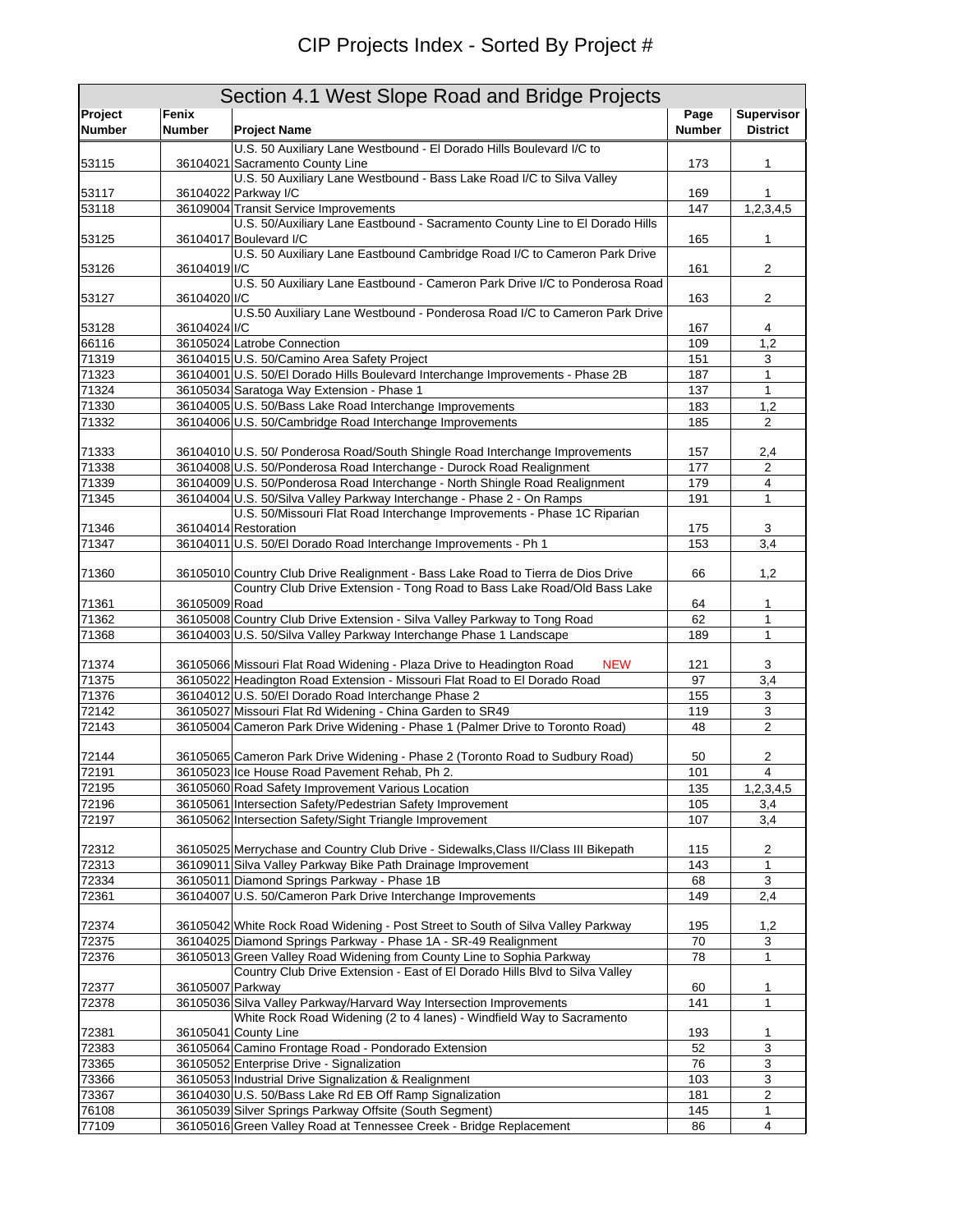## CIP Projects Index - Sorted By Project #

| Project                | Fenix         |                                                                                       | Page          | Supervisor        |
|------------------------|---------------|---------------------------------------------------------------------------------------|---------------|-------------------|
| <b>Number</b>          | Number        | <b>Project Name</b>                                                                   | Number        | <b>District</b>   |
| 77114                  |               | 36105017 Green Valley Road at Weber Creek - Bridge Replacement                        | 89            | 3                 |
| 77116                  |               | 36105003 Bucks Bar Road at the N. Fork Cosumnes River - Bridge Replacement            | 46            | 2,3               |
| 77122                  |               | 36105030 Newtown Road at South Fork of Weber Creek - Bridge Replacement               | 127           | 3                 |
| 77126                  |               | 36105028 Mosquito Road Bridge at South Fork American River                            | 123           | 3,4               |
| 77127                  |               | 36105014 Green Valley Road at Indian Creek - Bridge Replacement                       | 80            | 3                 |
| 77129                  |               | 36105029 Mount Murphy Road at South Fork American River - Bridge Replacement          | 125           | 4                 |
| 77134                  |               | 36105031 Oak Hill Road at Squaw Hollow Creek - Bridge Replacement                     | 129           | 3                 |
| 77135                  |               | 36105020 Hanks Exchange at Squaw Hollow Creek - Bridge Replacement                    | 95            | 3                 |
| 77136                  |               | 36105015 Green Valley Road at Mound Springs Creek - Bridge Replacement                | 84            | 4                 |
| 77137                  |               | 36105019 Greenstone Road at Slate Creek - Bridge Replacement                          | 93            | 3,4               |
| 77138                  |               | 36105005 Clear Creek Road at Clear Creek (PM 1.82) - Bridge Replacement               | 58            | 2                 |
| 77139                  |               | 36105006 Clear Creek Road at Clear Creek (PM 0.25) - Bridge Replacement               | 56            | 2                 |
| 77142                  |               | 36105046 Cedar Ravine Rd at Weber Creek - Bridge Rehabilitation                       | 54            | 3                 |
| 97015                  |               | 36109002 El Dorado Trail - Missouri Flat Road Bike/Pedestrian Overcrossing            | 74            | 3                 |
| 97017                  |               | 36109007 El Dorado Trail - Halcon to Carson Road                                      | 72            | 3                 |
| 97018                  |               | 36109009 Ponderosa Road (Class 2 and Sidewalk)                                        | 131           | 4                 |
| 97019                  |               | 36109010 Pony Express Trail Bicycle and Pedestrian Improvements                       | 133           | 5                 |
| 99454                  |               | 36209025 Latrobe Railroad Track Washout Repairs                                       | 111           | $\overline{c}$    |
| 99455                  |               | 36209026 Henningsen Lotus Park Streambank Restoration                                 | 99            | 4                 |
|                        |               |                                                                                       |               |                   |
| 53US50                 |               | U.S. 50 Auxiliary Lane Westbound Cameron Park Drive to Cambridge Road                 | 171           | 2                 |
|                        |               |                                                                                       |               |                   |
| 72BASS                 |               | 36105054 Bass Lake Road Widening - U.S. 50 to N. of Country Club Drive Realignment    | 44            | $\mathbf{1}$      |
|                        |               | Latrobe Road Widening - Investment Boulevard to Golden Foothill Parkway               |               |                   |
| 72LATROBE              |               | 36105055 South/Clubview Drive                                                         | 113           | 1,2               |
| 72LOCH                 |               | 36105056 Green Valley Road at Loch Way Intersection Improvement                       | 82            | 1                 |
| GP147                  |               | 36105035 Saratoga Way Extension - Phase 2                                             | 139           | $\mathbf{1}$      |
| GP148                  |               | 36104018 U.S. 50 Auxiliary Lane Eastbound - Bass Lake Road to Cambridge Road          | 159           | 1,2               |
|                        |               |                                                                                       |               |                   |
| GP178                  |               | 36105018 Green Valley Road Widening - Francisco Drive to East of Silva Valley Parkway | 91            |                   |
| OP005                  |               | 36105026 Metal Beam Guardrail Installation - Various Locations                        | 117           | 1,2,3,4,5         |
|                        |               |                                                                                       |               |                   |
|                        |               | Section 4.1A Program Summaries                                                        |               |                   |
| Project                | Fenix         |                                                                                       | Page          | <b>Supervisor</b> |
| <b>Number</b>          | Number        | <b>Project Name</b>                                                                   | <b>Number</b> | <b>District</b>   |
| <b>Bridge Match</b>    |               | Bridge Program Match                                                                  | 198           |                   |
| Affordable             |               | Affordable Housing TIM Fee Reserve                                                    | 199           |                   |
| <b>RDMAINT</b>         |               | Road Maintenance                                                                      | 200           |                   |
| Appr Reimb             |               |                                                                                       |               |                   |
| Hwy 50                 |               | Approved Reimbursement Agreements - HWY 50 TIM                                        | 201           |                   |
| Appr Reimb             |               |                                                                                       |               |                   |
| EDH                    |               | Approved Reimbursement Agreements - El Dorado Hills TIM                               | 202           |                   |
| Appr Reimb             |               |                                                                                       |               |                   |
| SVI                    |               | Approved Reimbursement Agreements - Silva Valley Interchange                          | 203           |                   |
| Appr Reimb             |               |                                                                                       |               |                   |
| TIM                    |               | Approved Reimbursement Agreements - TIM Zones 1-7                                     | 204           |                   |
| Pend Reimb             |               |                                                                                       |               |                   |
| EDH                    |               | Proposed Reimbursement Agreements - El Dorado Hills TIM                               | 205           |                   |
| <b>TIM Prog</b>        |               | 36201014 TIM Fee Program Projects                                                     | 206           |                   |
|                        |               |                                                                                       |               |                   |
| <b>Traffic Signals</b> |               |                                                                                       |               |                   |
| Intersection           |               | Traffic Signal and Intersection Operational Improvements                              | 208           |                   |
|                        |               | Section 4.1B Unfunded West Slope Road/Bridge Projects                                 |               |                   |
|                        |               | Overall Unfunded CIP Project List                                                     | 211           |                   |
|                        |               |                                                                                       |               |                   |
|                        |               | Section 4.2 Tahoe Environmental Improvement Projects                                  |               |                   |
|                        |               |                                                                                       |               |                   |
| Project                | Fenix         |                                                                                       | Page          | Supervisor        |
| Number                 | <b>Number</b> | <b>Project Name</b>                                                                   | <b>Number</b> | <b>District</b>   |
|                        |               |                                                                                       |               |                   |
| 72194                  |               | 36105050 Fallen Leaf Road Pavement Rehabilitation and Recreational Access Project     | 236           | 5                 |
| 72198                  |               | 36105063 Guardrail Upgrades Tahoe                                                     | 240           | 5                 |
| 72379                  |               | 36104026 Pioneer Trail/US Highway 50 Intersection Safety Improvement                  | 250           | 5                 |
| 72380                  |               | 36104016 Apache Avenue/US Highway 50 Intersection Improvement Project                 | 224           | 5                 |
| 95117                  |               | 36107017 San Bernardino Class I Bike Path Project                                     | 253           | 5                 |
| 95157                  |               | 36107003 County Service Area (CSA) #5 Erosion Control Project                         | 232           | 5                 |